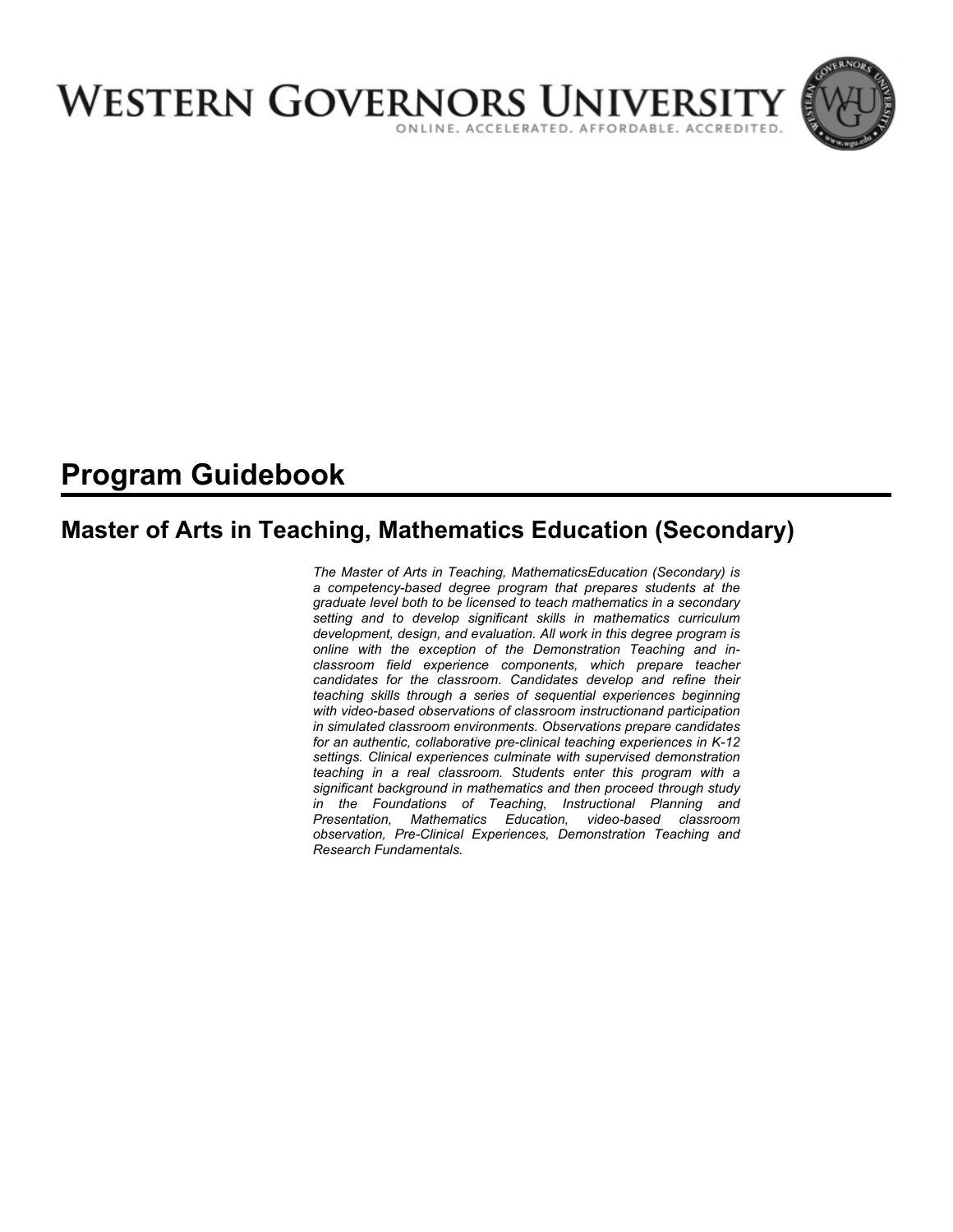# **Understanding the Competency-Based Approach**

Practically speaking, how do competency-based programs like those offered at Western Governors University (WGU) work? Unlike traditional universities, WGU does not award degrees based on completion of a certain number of credit hours or a certain set of required courses. Instead, you will earn your degree by demonstrating your skills, knowledge, and understanding of important concepts.

Progress through a degree program is governed not by the amount of time you spend in class but by your ability to demonstrate mastery of competencies as you complete required courses. Of course, you will need to engage in learning experiences as you review competencies or develop knowledge and skills in areas in which you may be weak. To help you acquire the knowledge and skills you need to complete your courses and program, WGU provides a rich array of learning resources. Your program mentor will work closely with you to help you understand the competencies required for your program and to help you create a schedule for completing your courses. You will also work closely with course instructors as you engage in each of your courses. As subject matter experts, course instructors will guide you through the content you must master to pass the course assessments.

The benefit of this competency-based system is that enables students who are knowledgeable about a particular subject to make accelerated progress toward completing a degree, even if they lack college experience. You may have gained skills and knowledge of a subject while on the job, accumulated wisdom through years of life experience, or already taken a course on a particular subject. WGU will award your degree based on the skills and knowledge that you possess and can demonstrate—not the number of credits hours on your transcript.

# **Accreditation**

Western Governors University is the only university in the history of American higher education to have earned accreditation from four regional accrediting commissions. WGU's accreditation was awarded by (1) the Northwest Commission on Colleges and Universities, (2) the Higher Learning Commission of the North Central Association of Colleges and Schools, (3) the Accrediting Commission for Community and Junior Colleges of the Western Association of Schools and Colleges, and (4) the Accrediting Commission for Senior Colleges and Universities of the Western Association of Schools and Colleges. The university's accreditation status is now managed by the Northwest Commission on Colleges and Universities (NWCCU), which reaffirmed WGU's accreditation in February 2020. The WGU Teachers College is accredited at the initial-licensure level by the Council for the Accreditation of Educator Preparation (CAEP) and by the Association of Advancing Quality in Educator Preparation (AAQEP) . The nursing programs are accredited by the Commission on Collegiate Nursing Education (CCNE). The Health Information Management program is accredited by the Commission on Accreditation for Health Informatics and Information Management Education (CAHIIM). The College of Business programs are accredited by the Accreditation Council for Business Schools and Programs (ACBSP).

## **The Degree Plan**

The focus of your program is your personalized Degree Plan. The Degree Plan is a detailed blueprint of the courses you will need to complete in order to earn your degree. The Degree Plan also lays out the accompanying learning resources and assessments that compose your program. The list of courses in the Degree Plan is often referred to as the standard path. The amount of time it takes to complete your program depends on both the amount of new information you need to learn and the amount of time you plan to devote each week to study.

Students vary widely in the specific skills and information they need to learn. For example, some students may be highly knowledgeable in a particular subject matter and would not need to engage in new learning opportunities. Other students may find that portions of the program require them to learn new information and that they need to take an online class or participate in a study module to acquire the knowledge and skills needed to fulfill program competencies in that area. Some individuals may be able to devote as little as 15–20 hours per week to the program, while others may need to devote more time. For this reason,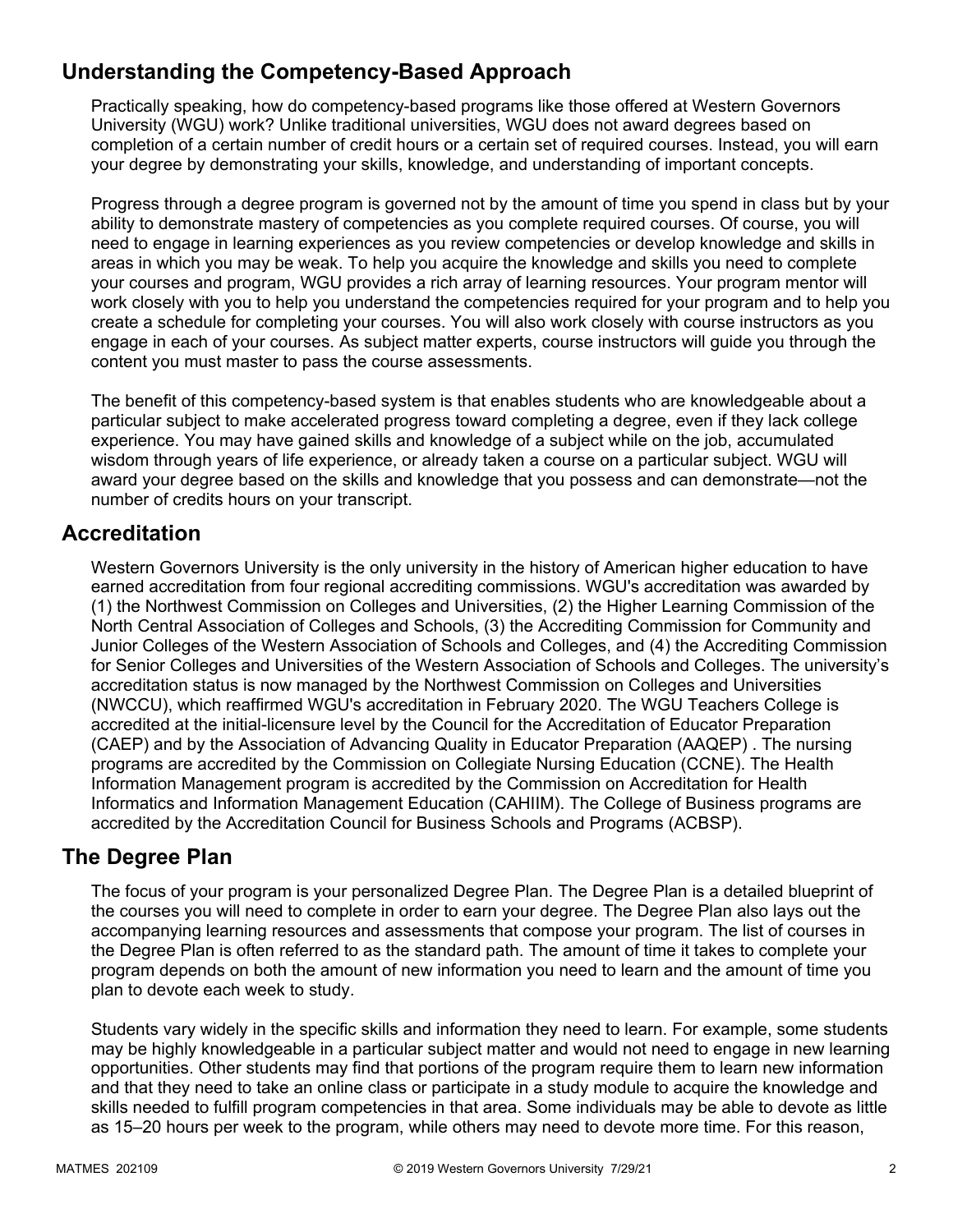pre-assessments are there to help your program mentor form a profile of your prior knowledge and create a personalized Degree Plan.

### **How You Will Interact with Faculty**

At WGU, faculty serve in specialized roles, and they will work with you individually to provide the guidance, instruction, and support you will need to succeed and graduate. As a student, it is important for you to take advantage of this support. It is key to your progress and ultimate success.

Upon your enrollment, you will be assigned a program mentor—an expert in your field of study who will provide you with regular program-level guidance and support from the day you start until the day you graduate. Your program mentor will set up regular telephone appointments (weekly at first) with you, which you will be expected to keep. The mentor will review program competencies with you and work with you to develop a plan and schedule for your coursework. Your program mentor will serve as your main point of contact throughout your program—helping you set weekly study goals, recommending specific learning materials, telling you what to expect in courses, and keeping you motivated. In addition to regular calls, your program mentor is available to help you resolve questions and concerns as they arise.

For many of the courses at WGU, you will be required to complete performance assessments. These include reports, papers, presentations, and projects that let you demonstrate your mastery of the required competencies. A separate group of faculty members, called evaluators, will review your work to determine whether it meets requirements. Evaluators are also subject matter experts in their field of evaluation. If your assessment needs further work before it "passes," these evaluators, who review your work anonymously, will provide you with instructional feedback to help you meet evaluation standards and allow you to advance.

### **Connecting with Other Mentors and Fellow Students**

As you proceed through your Degree Plan, you will have direct contact with multiple faculty members. These communications can take a variety of forms, including participation in one-on-one discussions, chats in the learning communities, and live cohort and webinar opportunities. As a WGU student, you will have access to your own personal MyWGU Student Portal, which will provide a gateway to your courses of study, learning resources, and learning communities where you will interact with faculty and other students.

The learning resources in each course are specifically designed to support you as you develop competencies in preparation for your assessments. These learning resources may include reading materials, videos, tutorials, cohort opportunities, community discussions, and live discussions that are guided by course instructors who are experts in their field. You will access your program community during your orientation course to network with peers who are enrolled in your program and to receive continued support through professional enrichment and program-specific chats, blogs, and discussions. WGU also provides Student Services associates to help you and your program mentor solve any special problems that may arise.

## **Orientation**

The WGU orientation course focuses on acquainting you with WGU's competency-based model, distance education, technology, and other resources and tools available for students. You will also utilize WGU program and course communities, participate in activities, and get to know other students at WGU. The orientation course must be completed before you can start your first term at WGU.

# **Transferability of Prior College Coursework**

Because WGU is a competency-based institution, it does not award degrees based on credits but rather on demonstration of competency. WGU undergraduate programs may accept transfer credits or apply a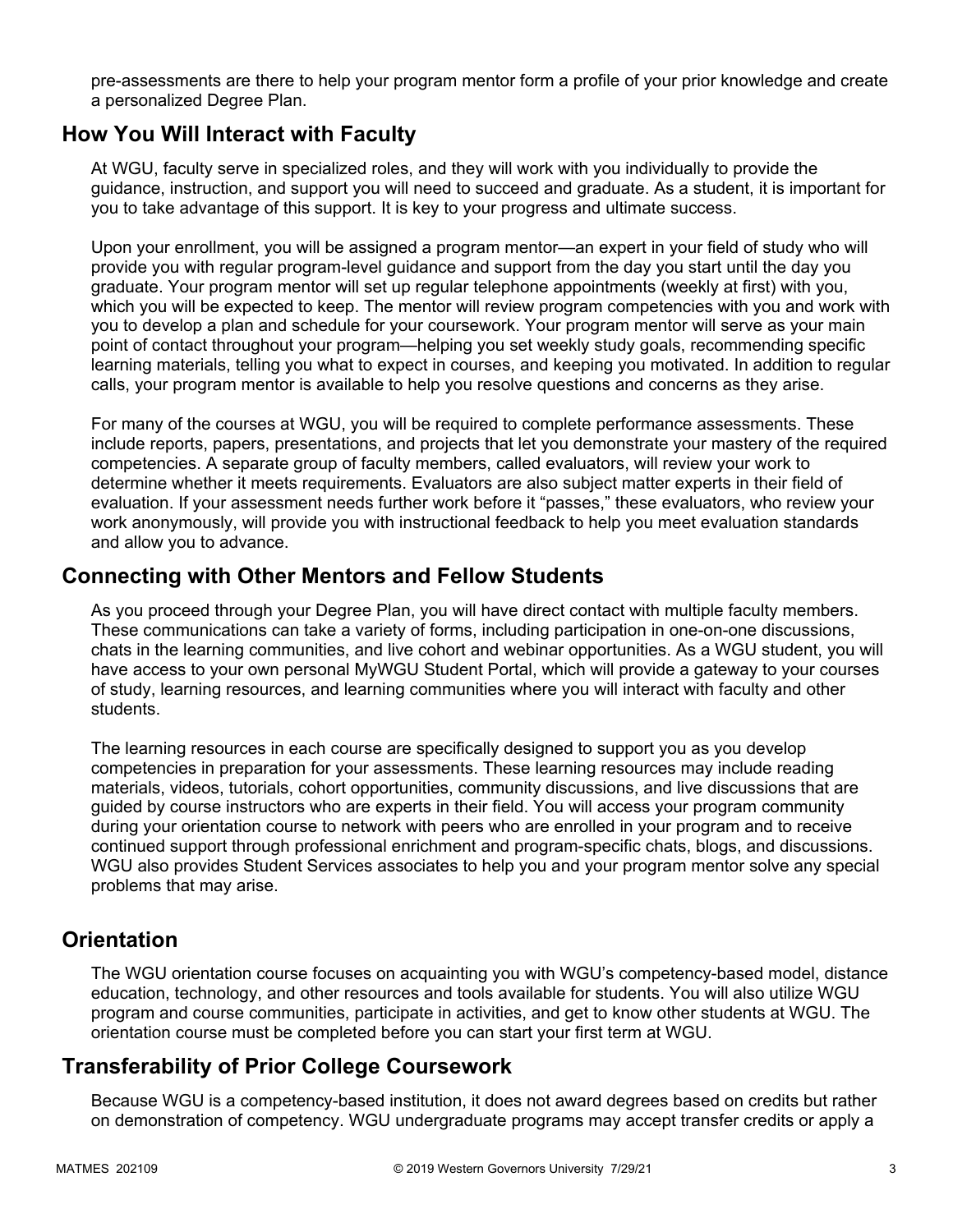'Requirement Satisfied' (RS) in some cases. Refer to your specific program transfer guidelines to determine what can be satisfied by previously earned college credits. In most cases, WGU does not accept college transfer credits at the graduate (master's) level. Students entering graduate programs must have their undergraduate degree transcripts verified before being admitted to WGU. In addition to a program's standard course path, there may be additional state-specific requirements.

#### [Click here for the Student Handbook](http://cm.wgu.edu/)

WGU does not waive any requirements based on a student's professional experience and does not perform a "résumé review" or "portfolio review" that will automatically waive any degree requirements. Degree requirements and transferability rules are subject to change in order to keep the degree content relevant and current.

Remember, WGU's competency-based approach lets you take advantage of your knowledge and skills, regardless of how you obtained them. Even when you do not directly receive credit, the knowledge you possess may help you accelerate the time it takes to complete your degree program.

### **Continuous Enrollment, On Time Progress, and Satisfactory Academic Progress**

WGU is a "continuous enrollment" institution, which means you will be automatically enrolled in each of your new terms while you are at WGU. Each term is six months long. Longer terms and continuous enrollment allow you to focus on your studies without the hassle of unnatural breaks between terms that you would experience at a more traditional university. At the end of every six-month term, you and your program mentor will review the progress you have made and revise your Degree Plan for your next sixmonth term.

WGU requires that students make measurable progress toward the completion of their degree programs every term. We call this "On-Time Progress," denoting that you are on track and making progress toward on-time graduation. As full-time students, graduate students must enroll in at least 8 competency units each term, and undergraduate students must enroll in at least 12 competency units each term. Completing at least these minimum enrollments is essential to On-Time Progress and serves as a baseline from which you may accelerate your program. We measure your progress based on the courses you are able to pass, not on your accumulation of credit hours or course grades. Every time you pass a course, you are demonstrating that you have mastered skills and knowledge in your degree program. For comparison to traditional grading systems, passing a course means you have demonstrated competency equivalent to a "B" grade or better.

WGU assigns competency units to each course in order to track your progress through the program. A competency unit is equivalent to one semester credit of learning. Some courses may be assigned 3 competency units while others may be as large as 12 competency units.

Satisfactory Academic Progress (SAP) is particularly important to students on financial aid because you must achieve SAP in order to maintain eligibility for financial aid. We will measure your SAP quantitatively by reviewing the number of competency units you have completed each term. In order to remain in good academic standing, you must complete at least 66.67% of the units you attempt over the length of your program—including any courses you add to your term to accelerate your progress. Additionally, during your first term at WGU you must pass at least 3 competency units in order to remain eligible for financial aid. We know that SAP is complex, so please contact a financial aid counselor should you have additional questions. \*Please note: The Endorsement Preparation Program in Educational Leadership is not eligible for federal financial aid.

### **Courses**

Your Degree Plan includes courses needed to complete your program. To obtain your degree, you will be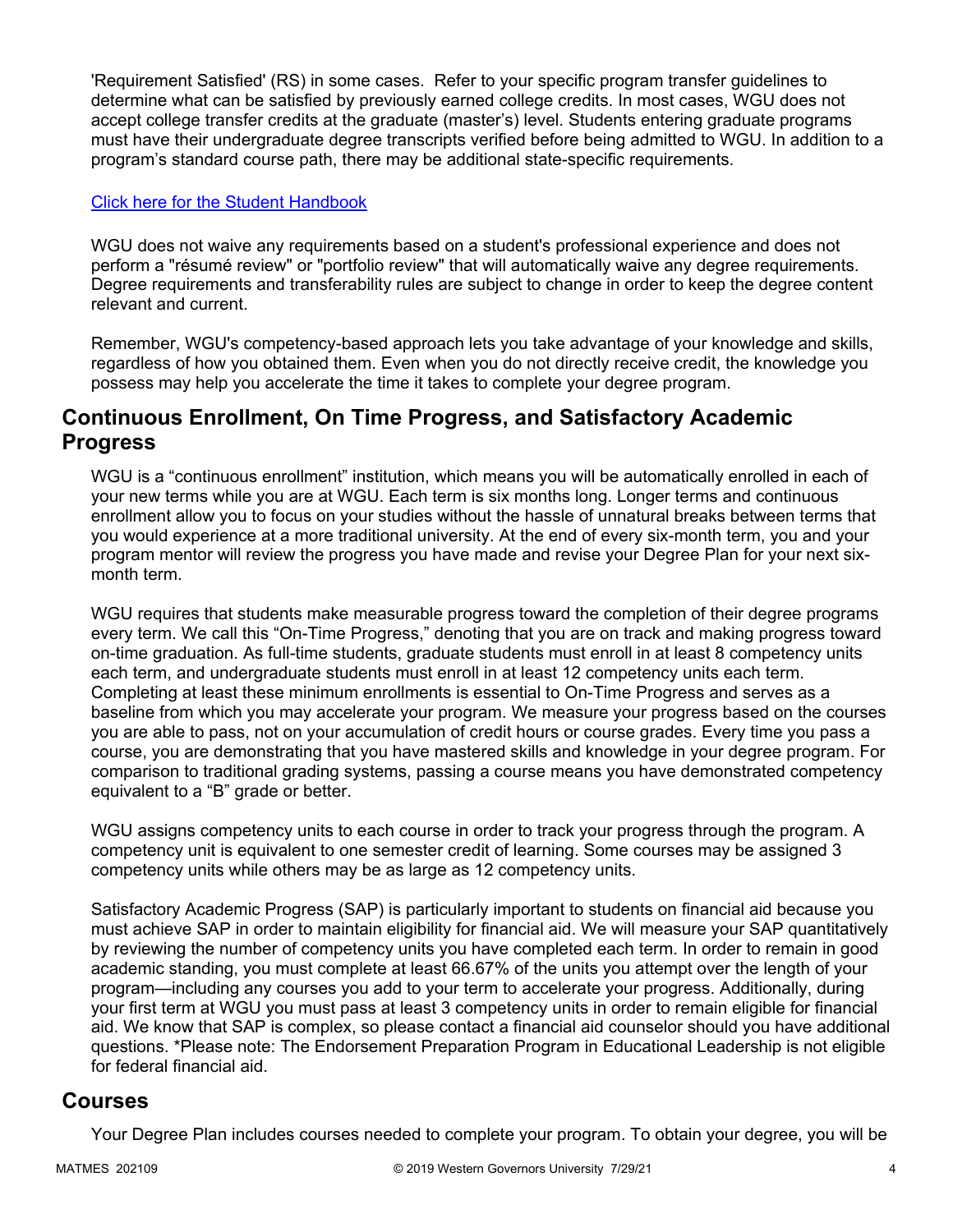required to demonstrate your skills and knowledge by completing the assessment(s) for each course. In general there are two types of assessments: performance assessments and objective assessments. Performance assessments contain, in most cases, multiple scored tasks such as projects, essays, and research papers. Objective assessments include multiple-choice items, multiple-selection items, matching, short answer, drag-and-drop, and point-and-click item types, as well as case study and videobased items. Certifications verified through third parties may also be included in your program. More detailed information about each assessment is provided in each course of study.

# **External Content & Basic Skills Exams**

Western Governors University requires that candidates pass the state-mandated content exam that aligns with their WGU program in addition to a basic skills exam (initial licensure programs only). Specific information regarding required content and basic skills exams required for each program and state can be found in the WGU Student Handbook. In many cases, it is the candidates' responsibility to register and pay for the required exams and submit their official passing score reports to WGU.

# **State Licensure Requirements**

Many states have specific licensure requirements that are not part of WGU programs that you will have to fulfill in addition to the degree requirements of your program. These state licensure requirements might include, but are not limited to: subject-specific licensure exams, state-specific teacher performance assessments, course work related to state history, basic skills exams, and background clearances. The WGU Student Handbook outlines the credentialing requirements of each state. Teacher candidates should consult the applicable section to become familiar with their state's expectations regarding licensure.

# **Learning Resources**

WGU works with many different educational partners, including enterprises, publishers, training companies, and higher educational institutions, to provide high-quality and effective learning resources that match the competencies you are developing. These vary in type, and may be combined to create the best learning experience for your course. A learning resource can be an e-textbook, online module, study guide, simulation, virtual lab, tutorial, or a combination of these. The cost of most learning resources are included in your tuition and Learning Resource Fee. They can be accessed or enrolled for through your courses. Some degree-specific resources are not covered by your tuition, and you will need to cover those costs separately. WGU also provides a robust library to help you obtain additional learning resources, as needed.

#### Mobile Compatibility:

The following article provides additional details about the current state of mobile compatibility for learning resources at WGU. It includes a list that can be referenced to determine the mobile friendliness of all core course materials used in a program.

[Student Handbook article: Can I use my mobile device for learning resources?](https://cm.wgu.edu/t5/Frequently-Asked-Questions/Can-I-use-my-mobile-device-for-learning-resources/ta-p/396)

## **Standard Path**

As previously mentioned, competency units (CUs) have been assigned to each course in order to measure your academic progress. If you are an undergraduate student, you will be expected to enroll in a minimum of 12 competency units each term. Graduate students are expected to enroll in a minimum of 8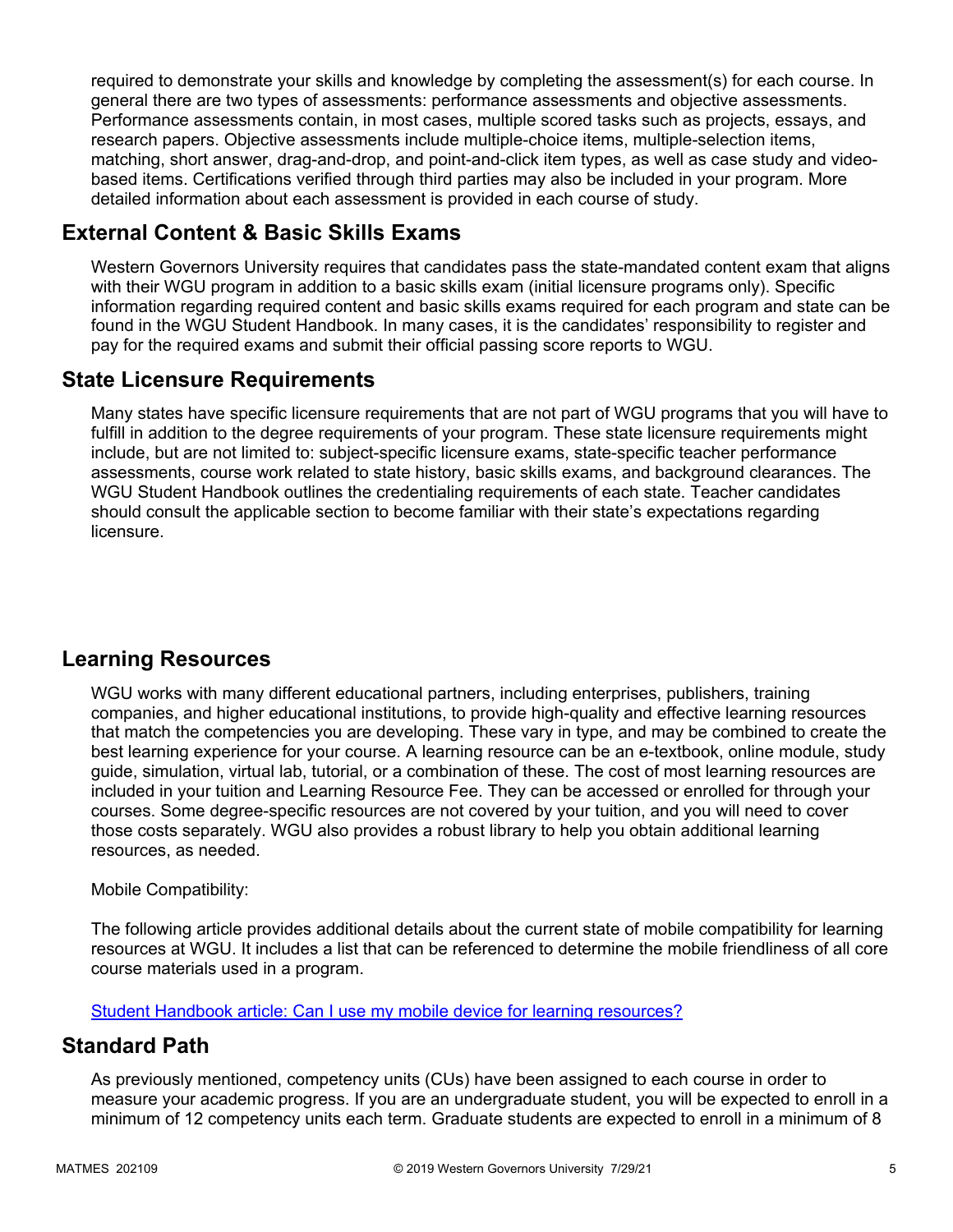competency units each term. A standard plan for a student for this program who entered WGU without any transfer units would look similar to the one on the following page. Your personal progress can be faster, but your pace will be determined by the extent of your transfer units, your time commitment, and your determination to proceed at a faster rate.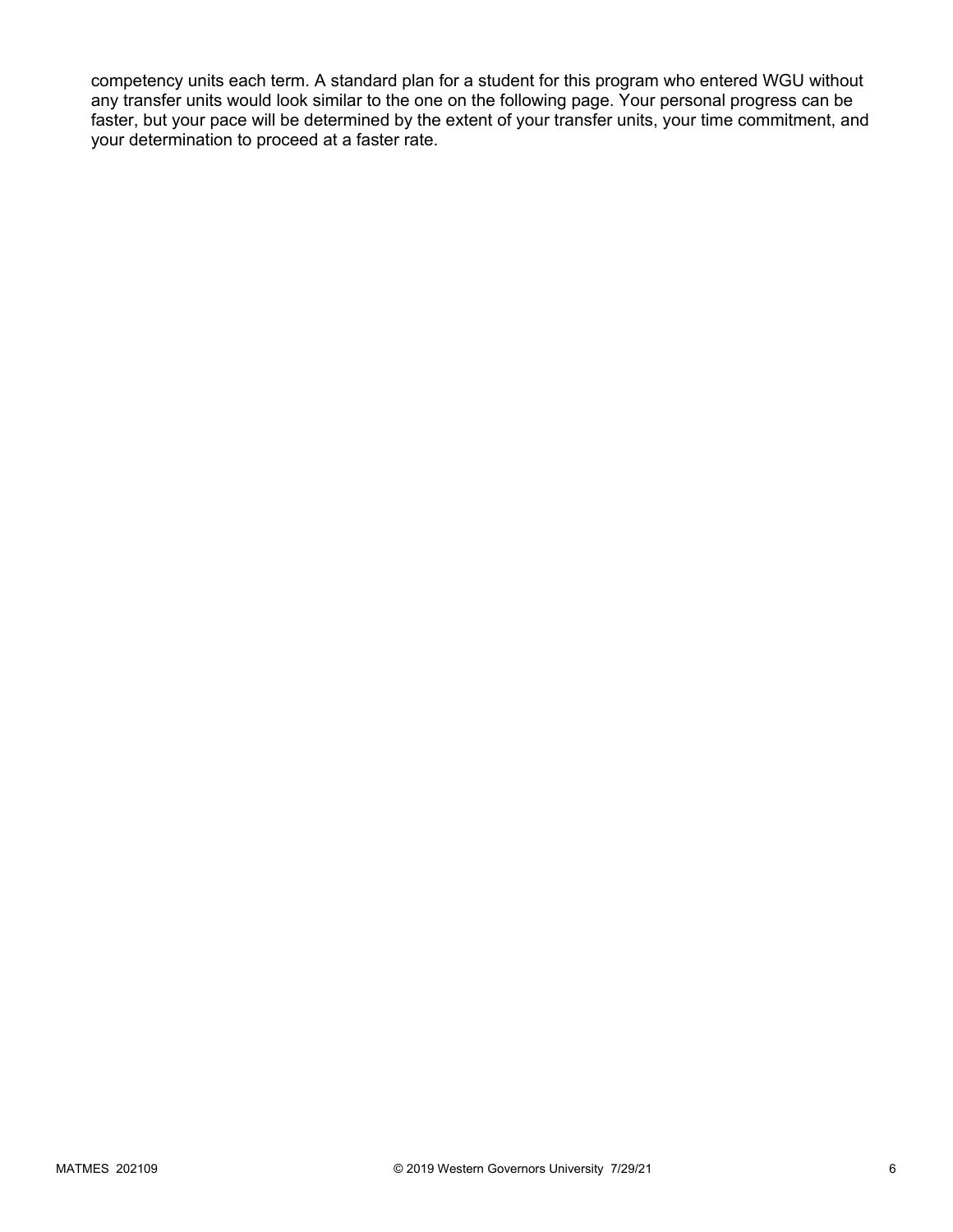# **Standard Path** *for* **Master of Arts in Teaching, Mathematics Education (Secondary)**

| <b>Course Description</b>                                                   | <b>CU<sub>s</sub></b> |
|-----------------------------------------------------------------------------|-----------------------|
| <b>Foundations of Education</b>                                             | 2                     |
| Educational Psychology and Human Development of Children and Adolescents    | 4                     |
| Schools as Communities of Care                                              | 2                     |
| <b>Essential Practices for Supporting Diverse Learners</b>                  | 3                     |
| Creating and Managing Engaging Learning Environments                        | 2                     |
| Curriculum, Instruction, and Assessment                                     | 2                     |
| <b>Assessing Student Learning</b>                                           | 2                     |
| Using Educational Technology for Teaching and Learning                      | 2                     |
| Mathematics Learning and Teaching                                           | 2                     |
| Secondary Reading Instruction and Interventions                             | 2                     |
| Secondary Disciplinary Literacy                                             | $\mathfrak{D}$        |
| Algebra for Secondary Mathematics Teaching                                  | $\overline{2}$        |
| Geometry for Secondary Mathematics Teaching                                 | 2                     |
| Statistics and Probability for Secondary Mathematics Teaching               | $\mathfrak{D}$        |
| Mathematics History and Technology                                          | 2                     |
| <b>Preclinical Experiences in Mathematics</b>                               | 2                     |
| Supervised Demonstration Teaching in Mathematics, Observations 1 and 2      | 2                     |
| Supervised Demonstration Teaching in Mathematics, Observation 3 and Midterm | 2                     |
| Supervised Demonstration Teaching in Mathematics, Observations 4 and 5      | 2                     |
| Supervised Demonstration Teaching in Mathematics, Observation 6 and Final   | 2                     |
| Teacher Performance Assessment in Mathematics Education                     | 1                     |
| <b>Professional Portfolio</b>                                               | 1                     |
| <b>Cohort Seminar</b>                                                       | 1                     |

# **Changes to Curriculum**

WGU publishes an Institutional Catalog, which describes the academic requirements of each degree program. Although students are required to complete the program version current at the time of their enrollment, WGU may modify requirements and course offerings within that version of the program to maintain the currency and relevance of WGU's competencies and programs. When program requirements are updated, students readmitting after withdrawal from the university will be expected to re-enter into the most current catalog version of the program.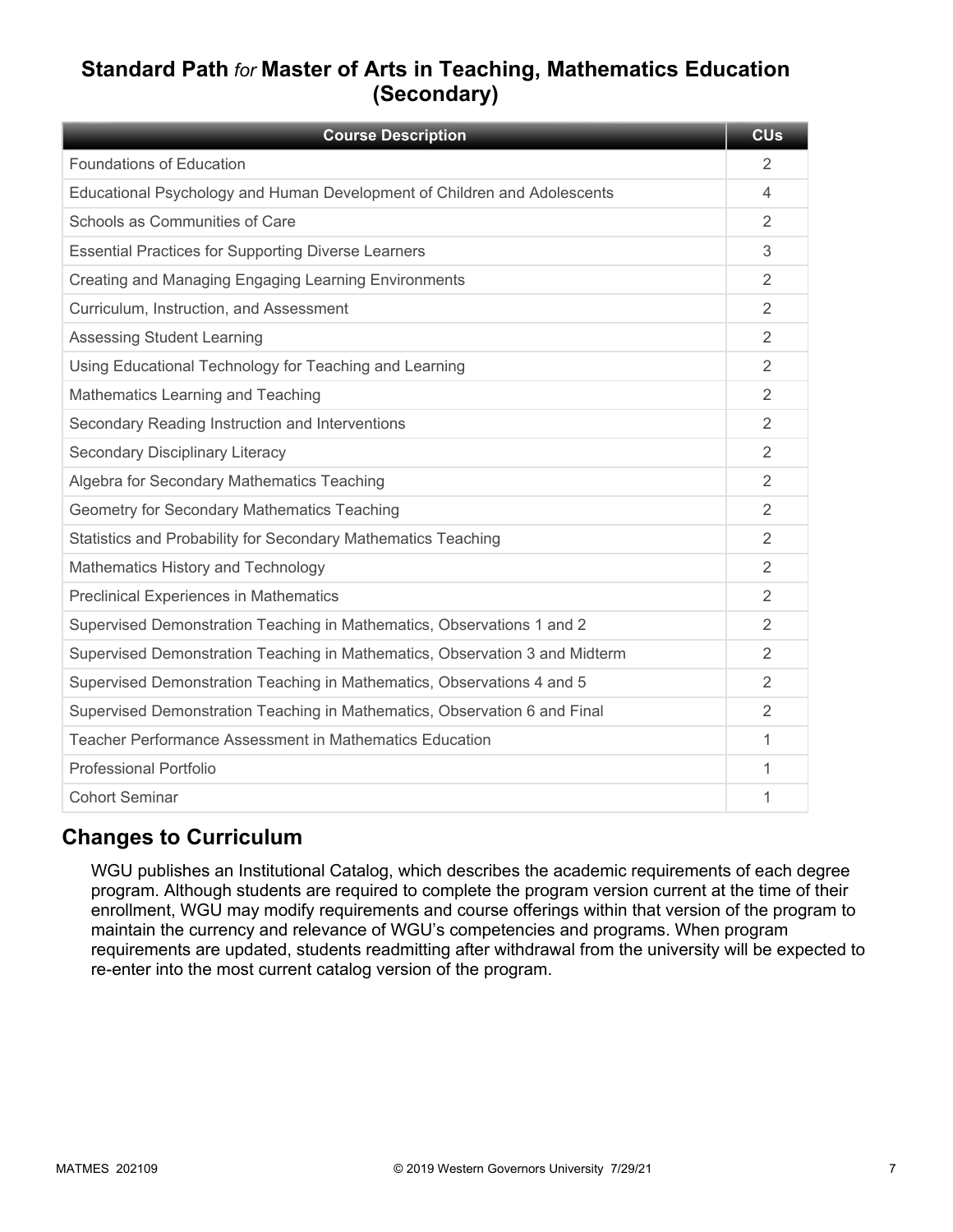# **Areas of Study** for **Master of Arts in Teaching, Mathematics Education (Secondary)**

The following section includes the areas of study in the program, with their associated courses. Your specific learning resources and level of instructional support will vary based on the individual competencies you bring to the program and your confidence in developing the knowledge, skills, and abilities required in each area of the degree. The Degree Plan and learning resources are dynamic, so you need to review your Degree Plan and seek the advice of your mentor regarding the resources before you purchase them.

# **Professional Core**

#### **Foundations of Education**

Foundations of Education is a key component of WGU's Professional Core and is a required course for all Master of Arts in Teaching candidates. This course introduces candidates to foundational knowledge about the teaching profession in the current educational context and the historical and cultural influences on P-12 education in the United States. This course addresses important topics that affect educators today including state standards-based curriculum, legal and ethical requirements, and professionalism. This course will culminate in evidence-based, practical application of current strategies, theories, or philosophical perspectives related to becoming an effective educator within the current school context. Candidates will engage in five hours of preclinical experiences, which include virtual observations of learning environments in multiple school settings, and an interview with an educator to gain insight on how these topics affect and inform teaching practice. Cross-cutting themes of technology and diversity are introduced for further development throughout the candidate's programs.

*This course covers the following competencies:*

- *Begin your course by discussing your course planning tool report with your instructor and creating your personalized course plan together.*
- *The graduate analyzes the role of historical and cultural influences, including issues of federal and state governance, in determining standard educational practices and ensuring equal access to educational opportunities.*
- *The graduate examines the impact of standards-based curriculum on students and teachers to determine how it supports a school's goals.*
- *The graduate evaluates the application of educational best practices in diverse learning settings to inform teaching practice.*
- *The graduate explores pathways and opportunities for professional development to grow as an educator.*
- *The graduate explains the historical, cultural or legal influences on specific situations within the current school context.*

#### **Schools as Communities of Care**

Schools as Communities of Care is a key component of WGU's Professional Core and is a required course for all Master of Arts in Teaching candidates. This course introduces candidates to strategies for providing a culturally inclusive learning environment that meets the social and emotional needs of learners while taking into account theories and philosophical perspectives on child and adolescent development and learning. Emphasis is placed on fostering a collaborative relationship with families, caregivers, and community stakeholders, and on leveraging community resources to support each learner's growth and well-being to build a strong foundation for their academic and personal success. Topics addressed include culturally responsive practice, social and emotional learning (SEL), youth mental health, substance abuse, suicide awareness and prevention, abuse within families, and professional responsibilities to ensure student wellbeing. The course will culminate in evidence-based, practical application of strategies that support the whole child in a community of care. Candidates will engage in seven hours of preclinical experiences, include virtual observations of learning environments that involve parents and families in their children's' education and an interview with an educational professional. Cross-cutting themes of technology and diversity are interwoven for further development. This course is designed to be taken after successful completion of the Educational Psychology and Human Development of Children and Adolescents course.

- *Begin your course by discussing your course planning tool report with your instructor and creating your personalized course plan together.*
- *The graduate plans for learning environments that meet all students' cultural, social, and emotional learning needs by incorporating knowledge of individual learners, diverse cultures, and communities.*
- *The graduate develops strategies to address the social and emotional learning (SEL) needs of students, including the*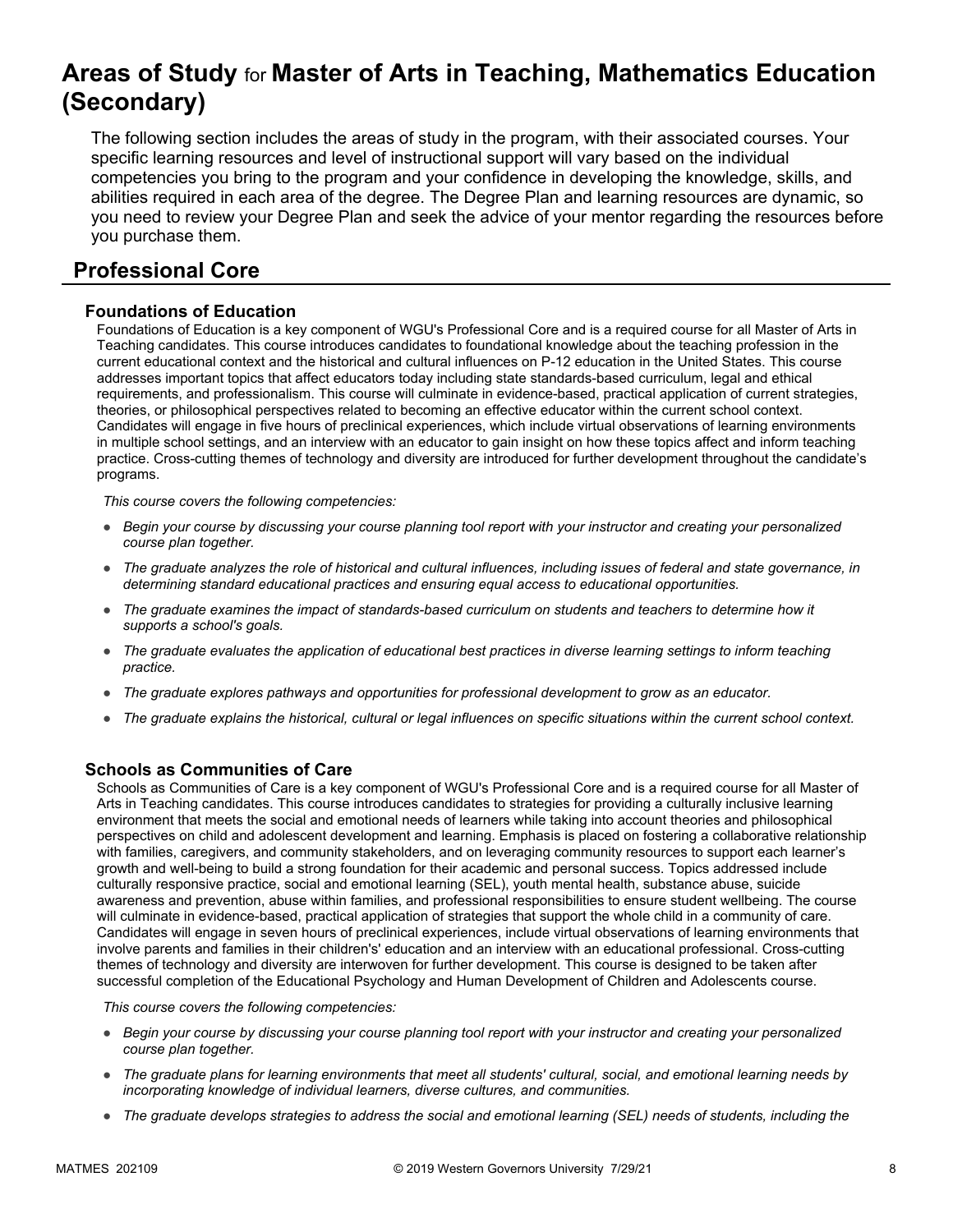*incorporation of trauma-informed or restorative instructional practices.* 

- *The graduate identifies appropriate resources and processes to support the mental health and emotional well-being of students.*
- *The graduate collaborates with families, caretakers, and the larger community to identify partnerships that facilitate learner growth.*
- *The graduate recommends evidence-based strategies that are appropriate to support the social and emotional needs of students grappling with situations affecting their home, school, or community.*

#### **Essential Practices for Supporting Diverse Learners**

Essential Practices for Supporting Diverse Learners is a key component of WGU's Professional Core and is a required course for all Master of Arts in Teaching candidates. This course focuses on inclusive and responsive practices and interventions for meeting the needs of diverse populations of learners, including students with disabilities (INCLUDING DYSLEXIA), English language learners, and gifted and talented students. Candidates will apply practical strategies for differentiating instruction, partnering with parents, implementing a Multi-Tiered Systems of Support (MTSS), and advocating for all students, particularly those impacted by provisions of IDEA and Section 504 of the Rehabilitation Act, for the purpose of creating an accessible, equitable, inclusive, and culturally responsive learning experience. The course will culminate in practical application of evidence-based multi-tiered intervention strategies to support positive behavior and learning in the classroom for diverse learners. Candidates will engage in four hours of preclinical experiences that include a simulated teaching experience in which skills learned can be applied. Cross-cutting themes of technology and diversity are interwoven for further development. This course is designed to be taken after successful completion of the Schools as Communities of Care course.

*This course covers the following competencies:*

- *Begin your course by discussing your course planning tool report with your instructor and creating your personalized course plan together.*
- *The graduate analyzes the application of policies, practices, and legal requirements to inform teaching practice.*
- *The graduate creates inclusive learning environments featuring multitiered systems of supports to address the needs of all students, including exceptional learners and English learners.*
- *The graduate creates learning experiences that accommodate the needs of students with exceptionalities, including gifted and talented students, in order to facilitate the success of all learners.*
- *The graduate integrates equity pedagogy to address the needs of multicultural learners.*
- *The graduate plans learning experiences that accommodate linguistic diversity to facilitate the success of all learners.*
- *The graduate recommends strategies to engage with students, families, administrators, and other stakeholders in ways that are effective, legal, and ethical.*
- *The graduate analyzes why specific multi-tiered intervention strategies support positive behavior and learning in the classroom.*

#### **Creating and Managing Engaging Learning Environments**

Creating and Managing Engaging Learning Environments is a key component of WGU's Professional Core and is a required course for all Master of Arts in Teaching candidates. This course provides candidates with research-based strategies and approaches to establishing and maintaining a safe and productive learning environment that supports the success and wellbeing of all P-12 learners. Topics addressed include consistent routines and expectations, student engagement, positive behavior support, motivation and its effect on student achievement, active learning and self-direction, and fostering a sense of community through collaboration. Candidates will design a classroom management plan for their future classroom based on theory and high-leverage practices for meeting the diverse needs of learners in a productive and collaborative learning environment. The course will culminate in evidence-based, practical application of current strategies to motivate and engage students in specific content areas. Candidates will engage in seven hours of preclinical experiences that include both virtual observations of classroom settings and time in a simulated classroom environment where theory can be put into practice. Cross-cutting themes of technology and diversity are interwoven for further development. This course is designed to be taken after successful completion of the Essential Practices for Supporting Diverse Learners course.

- *Begin your course by discussing your course planning tool report with your instructor and creating your personalized course plan together.*
- *The graduate establishes norms and routines to create a safe and productive learning environment that encourages positive social interactions, individual and collaborative learning, and appropriate classroom behaviors.*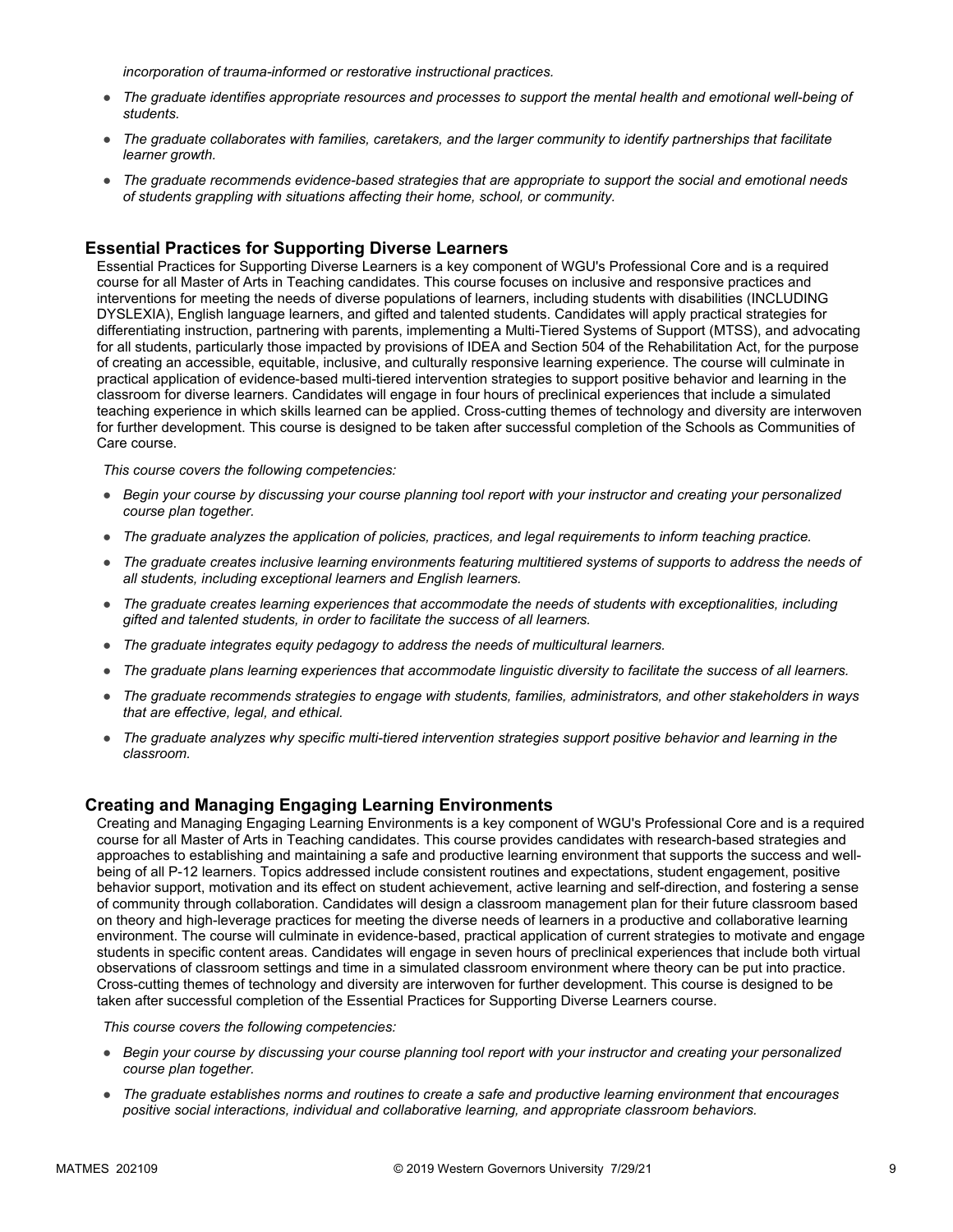- *The graduate interacts with each student in a way that builds positive relationships by using knowledge of individual learners, diverse cultures, and communities.*
- *The graduate analyzes the theoretical foundations and application of classroom management strategies, including behavior support and conflict management, to inform teaching practice.*
- *The graduate recommends strategies that are motivating and encourage active engagement from all students.*
- *The graduate applies evidence-based strategies within their content area to motivate and engage students.*

#### **Curriculum, Instruction, and Assessment**

Curriculum, Instruction, & Assessment is a key component of WGU's Professional Core and is a required course for all Master of Arts in Teaching candidates. This course provides candidates with theoretical foundations and strategies for creating engaging and standards-aligned lessons that meet the needs of all learners in the P-12 classroom. This course focuses on the interrelationship between curriculum, instruction, and assessment, with emphasis on the role of assessment and student data in planning, designing, delivering, and modifying instruction in accordance with diverse learner needs. This course will culminate in the application of evidence-based strategies related to the interdependence of and alignment among curriculum, instruction, and assessment in student-centered P-12 teaching and learning. Candidates will engage in three hours of preclinical experiences, which include conducting virtual classroom observations and recording a short teaching segment. Crosscutting themes of technology and diversity are interwoven for continued development. This course is designed to be taken after successful completion of the Creating and Managing Engaging Learning Environments course.

*This course covers the following competencies:*

- *Begin your course by discussing your course planning tool report with your instructor and creating your personalized course plan together.*
- *The graduate aligns lessons to learning goals by synthesizing knowledge about students and their assessment data.*
- *The graduate analyzes the role of various assessment types in evaluating student learning and planning future instruction.*
- *The graduate implements evidence-based instructional strategies to increase content area learning.*
- *The graduate differentiates instruction to facilitate mastery for all learners.*
- *The graduate incorporates cross-disciplinary instruction, skills, and content into lessons.*
- *The graduate creates standards-based instructional plans based on their state's P–12 standards that incorporate knowledge of learners' developmental needs, prior learning, and community and cultural context.*
- *The graduate analyzes the alignment of curriculum, instruction, and assessment to improve instruction and support learning for all students.*

#### **Assessing Student Learning**

Assessing Student Learning is a key component of WGU's Professional Core and is a required course for all Master of Arts in Teaching candidates. This course provides candidates with methods and best practices for using assessment to monitor student progress and to evaluate the effectiveness of instruction. This course focuses on implementing a balanced approach to assessment using multiple assessment types such as formative, summative, standardized, and common assessments. Also covered are data literacy skills for interpreting and analyzing individual learner and classroom data to improve instruction and support academic success for all learners. The course will culminate in evidence-based, practical application of strategies for assessment practices in P-12 schools. Candidates will engage in three hours of preclinical experiences that include virtual classroom observations. Cross-cutting themes of technology and diversity are interwoven for further development. This course is designed to be taken after successful completion of the Curriculum, Instruction, and Assessment course.

- *Begin your course by discussing your course planning tool report with your instructor and creating your personalized course plan together.*
- *The graduate plans a progress-monitoring strategy, including formative, summative, and common assessments, that actively engages students in their own learning.*
- *The graduate analyzes assessment results to evaluate student learning and teacher effectiveness.*
- *The graduate makes evidence-based instructional decisions that are informed by student assessment data.*
- The graduate determines their impact on learners and the broader school community through evaluation of teaching *practice.*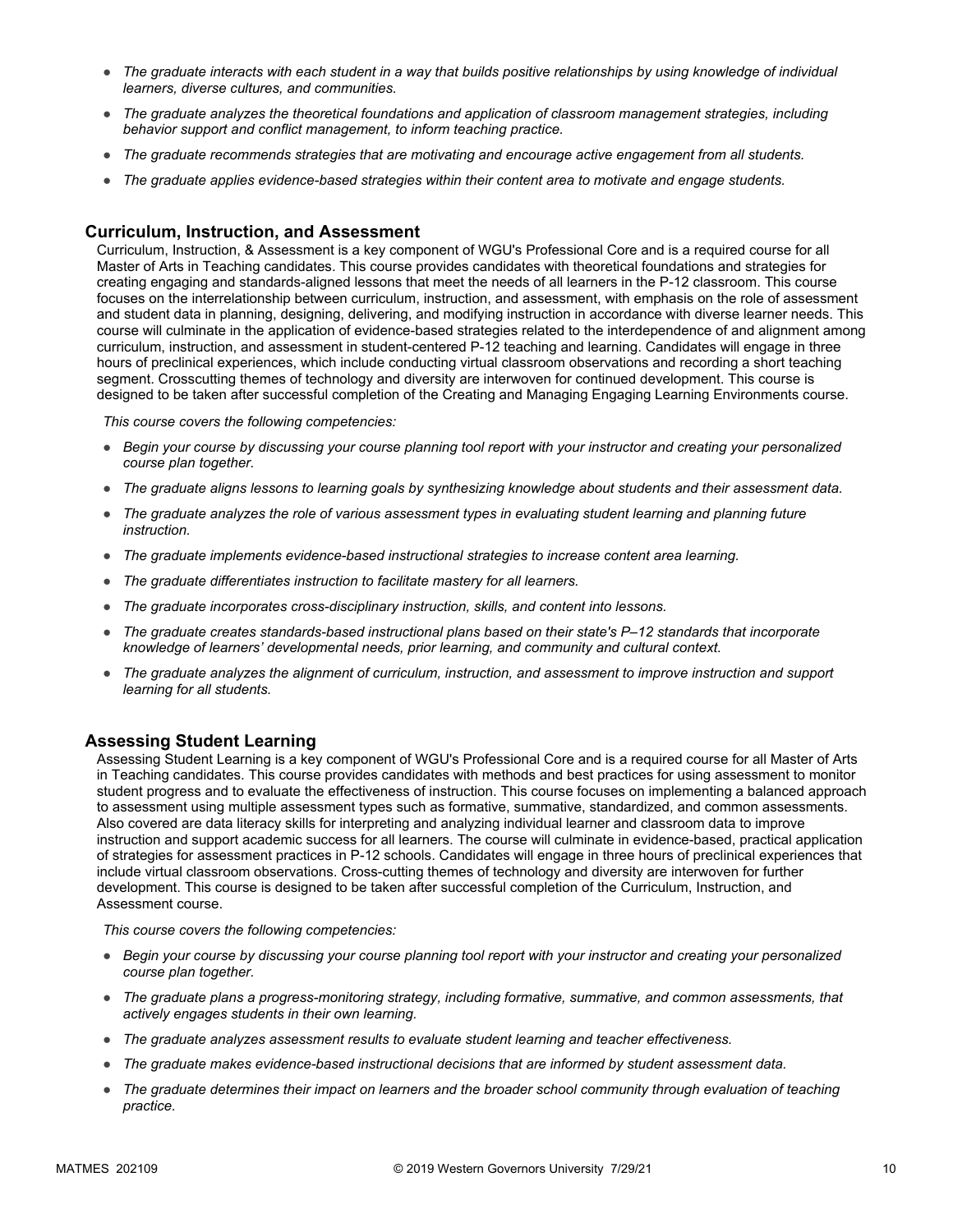● *The graduate evaluates assessment practices to assess students in a valid, reliable, non-biased, and accessible manner.*

#### **Using Educational Technology for Teaching and Learning**

Using Educational Technology for Teaching and Learning is a key component of WGU's professional core and is a required course for all Master of Arts in Teaching candidates. This course presents strategies for integrating technology into classroom practices to improve instruction and student learning according to the International Society for Technology in Education (ISTE) standards. Candidates will evaluate digital tools and their potential classroom applications such as enhancing curriculum, enabling communication with students and families, and increasing student engagement. Topics covered include ethics, equity and access to technology, and appropriate use of technology by P–12 students. Assistive technologies to meet the needs of a diverse learner population also will be addressed. The course will culminate in evidence-based, practical application of current standards, strategies, theories, or philosophical perspectives related to the use of technology in teaching and learning. Candidates will engage in three hours of preclinical experience that include virtual observations of classroom practices incorporating technology to support educational goals. Crosscutting themes of technology and diversity are interwoven for further development. This course is designed to be taken after successful completion of the Assessing Student Learning course.

*This course covers the following competencies:*

- *Begin your course by discussing your course planning tool report with your instructor and creating your personalized course plan together.*
- *The graduate analyzes how research-based applications of technology facilitate student learning.*
- *The graduate evaluates the application of technology in the classroom, including its impact on learning for all students and potential equity or access issues.*
- *The graduate promotes a technology-enabled classroom culture that is equitable, ethical, and socially responsible.*
- *The graduate applies curricular and instructional design principles to create effective digital learning environments.*
- *The graduate recommends technology as an assessment tool to encompass multiple learner needs, provide in the moment feedback, and inform instruction.*
- *The graduate fosters student self-directedness and independent learning through the use of technology.*
- *The graduate applies evidence-based practices to articulate how technology supports teaching and learning in different learning environments.*

### **Education**

#### **Educational Psychology and Human Development of Children and Adolescents**

Educational Psychology and Human Development of Children and Adolescents is a key component of WGU's Professional Core and is a required course for all Master of Arts in Teaching candidates. This course introduces candidates to researchvalidated theories of human development and psychology, spanning from early childhood through adolescence, and their applications in teaching practice. Candidates will explore how linguistic, physical, cognitive, and social development influence the learning process and inform educational approaches. This course will also cover appropriate instructional and assessment strategies that can be used to support learning for developmentally diverse student populations. The course will culminate in analysis of learning theories related to educational psychology in order to develop a personal educational philosophy. Candidates will engage in four hours of preclinical experiences, which include virtual classroom observations from the perspective of educational psychology and learner development. Cross-cutting themes of technology and diversity are interwoven for further development. This course is designed to be taken after successful completion of the Foundations of Education course.

- *Begin your course by discussing your course planning tool report with your instructor and creating your personalized course plan together.*
- *The graduate describes theories of development across the cognitive, linguistic, social, emotional, and physical areas to understand the needs of students at various developmental levels.*
- *The graduate evaluates the influence of students' developmental characteristics on their learning and evaluates performance to inform instructional decisions.*
- *The graduate recommends instructional strategies that will positively impact learning, based on principles of learning theories.*
- *The graduate evaluates classroom practices to determine how theories of child and adolescent psychology, learning,*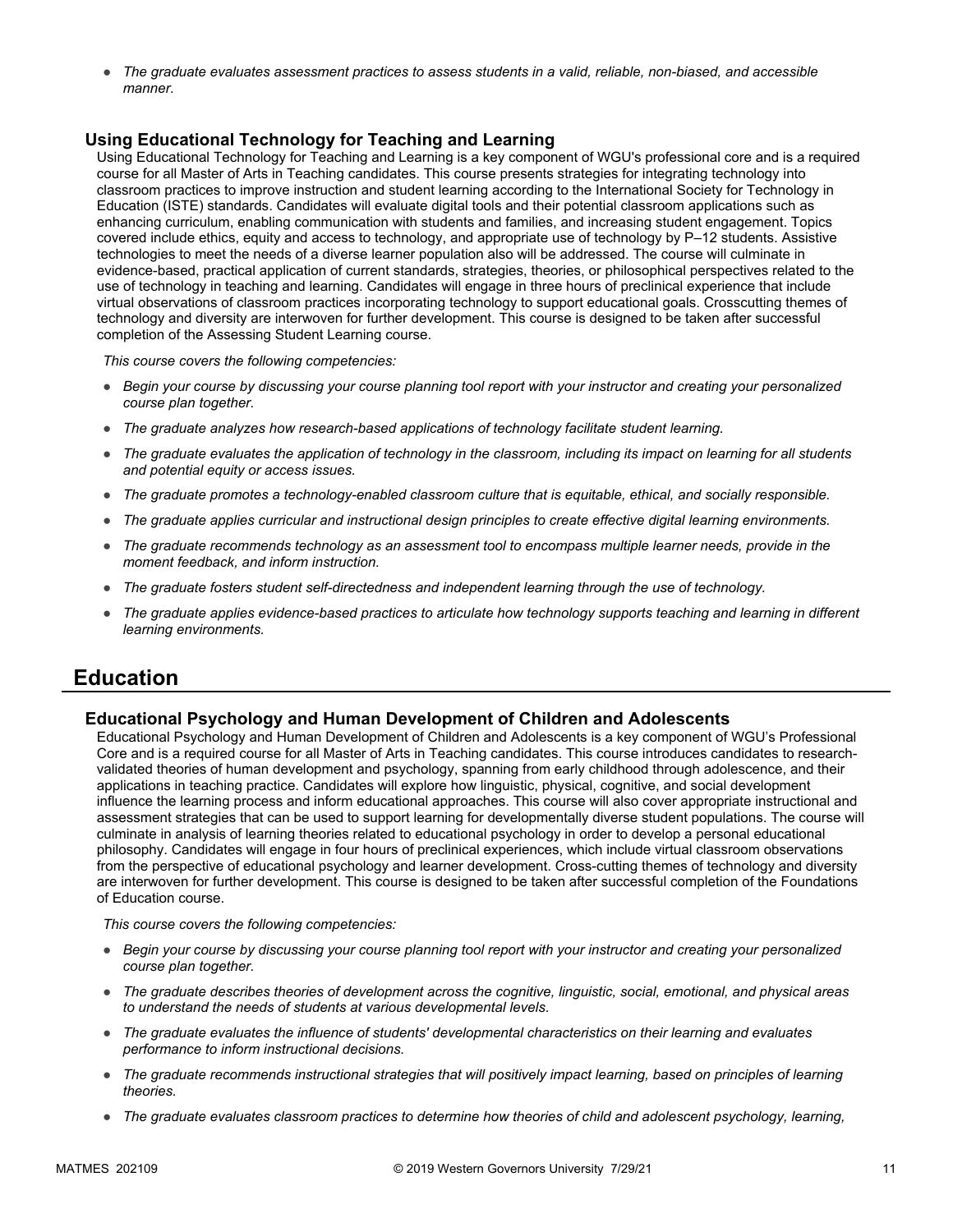*and development are applied in the classroom environment.*

● *The graduate analyzes learning theories to develop a personal educational philosophy.*

### **Mathematics Education**

#### **Mathematics Learning and Teaching**

Mathematics Learning and Teaching will help students develop the knowledge and skills necessary to become a prospective and practicing educator. This course will help students use a variety of instructional strategies to effectively facilitate the learning of mathematics. It focuses on selecting appropriate resources, using multiple strategies, and instructional planning, with methods based on research and problem solving. A deep understanding of the knowledge, skills, and disposition of mathematics pedagogy is necessary to become an effective secondary mathematics educator. There are no prerequisites for this course.

*This course covers the following competencies:*

- *Begin your course by discussing your course planning tool report with your instructor and creating your personalized course plan together.*
- *The graduate integrates principles and models of teaching for understanding into learning activities.*
- *The graduate integrates problem solving into learning activities to build conceptual understanding.*
- *The graduate evaluates teaching tools and strategies for the purpose of planning learning activities.*
- *The graduate evaluates learning activities for alignment with the National Council of Teachers of Mathematics (NCTM) standards.*
- *The graduate incorporates standards and best practices for the teaching and learning of mathematics for all students into instructional practice.*
- *The graduate uses multiple assessment strategies to evaluate student understanding and guide instruction.*
- *The graduate accommodates the needs and abilities of diverse students in the planning of learning activities.*

#### **Algebra for Secondary Mathematics Teaching**

Algebra for Secondary Mathematics Teaching explores important conceptual underpinnings, common misconceptions and students' ways of thinking, appropriate use of technology, and instructional practices to support and assess the learning of algebra. Secondary teachers should have an understanding of the following: algebra as an extension of number, operation, and quantity; various ideas of equivalence as it pertains to algebraic structures; patterns of change as covariation between quantities; connections between representations (tables, graphs, equations, geometric models, context); and the historical development of content and perspectives from diverse cultures. In particular, the course focuses on deeper understanding of rational numbers, ratios and proportions, meaning and use of variables, functions (e.g., exponential, logarithmic, polynomials, rational, quadratic), and inverses. Calculus I is a prerequisite for this course.

*This course covers the following competencies:*

- *Begin your course by discussing your course planning tool report with your instructor and creating your personalized course plan together.*
- *The graduate analyzes historical development, perspectives from diverse cultures, and content knowledge to deepen a student's algebraic understanding.*
- *The graduate integrates instructional practices to support and assess students' understanding of algebra.*
- *The graduate integrates technology to support and assess students' learning of algebra.*
- *The graduate analyzes conceptual algebra underpinnings, common misconceptions, and students' ways of thinking to create opportunities to learn.*

#### **Geometry for Secondary Mathematics Teaching**

Geometry for Secondary Mathematics Teaching explores important conceptual underpinnings, common student misconceptions and ways of thinking, appropriate use of technology, and instructional practices to support and assess the learning of geometry. Students in this course will develop a deep understanding of constructions and transformations, congruence and similarity, analytic geometry, solid geometry, conics, trigonometry, and the historical development of content. Calculus I is a prerequisite for this course.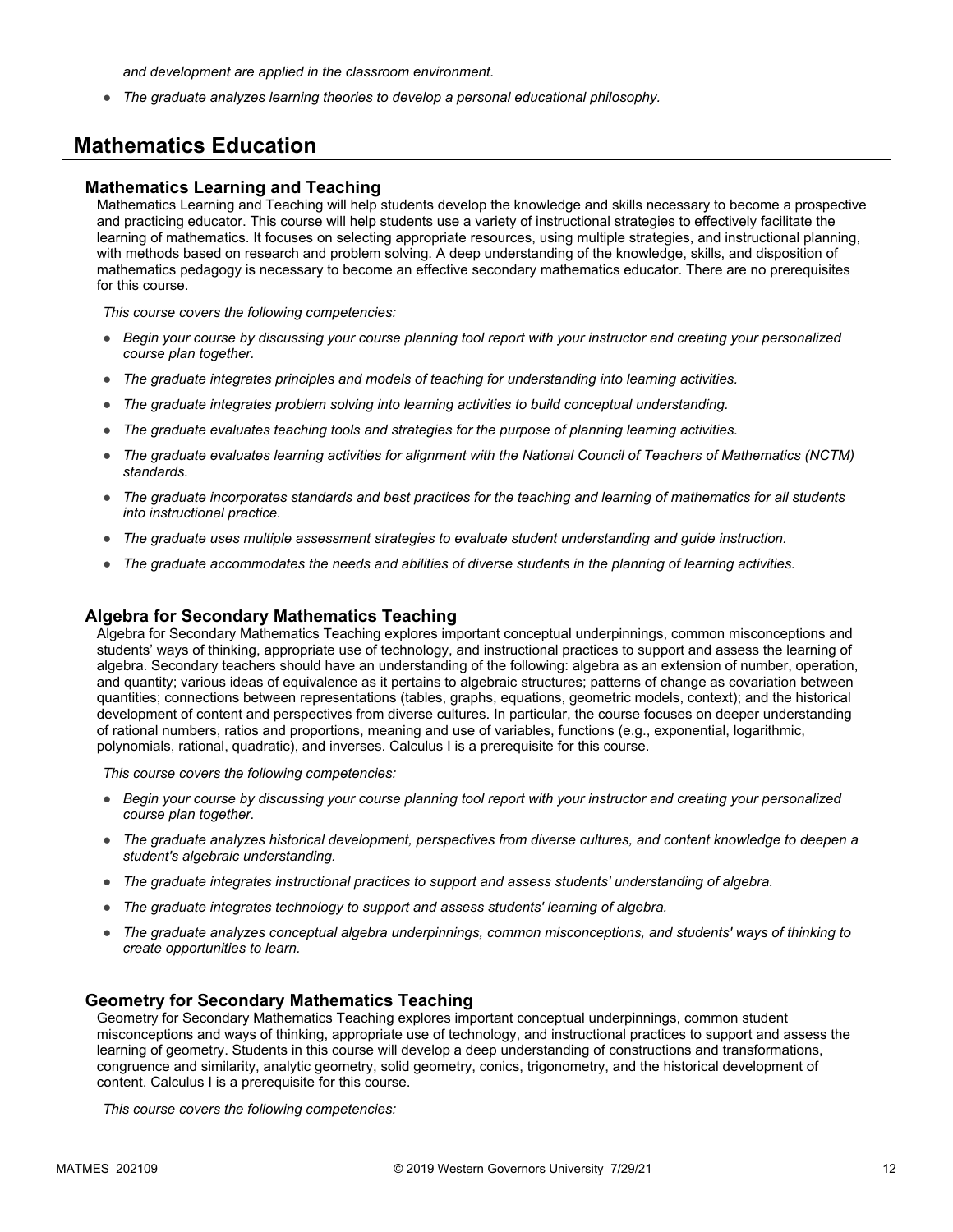- *Begin your course by discussing your course planning tool report with your instructor and creating your personalized course plan together.*
- *The graduate analyzes historical development, perspectives from diverse cultures, and content knowledge to deepen a student's geometry understanding.*
- *The graduate integrates instructional practices to support and assess students' understanding of geometry.*
- *The graduate integrates technology to support and assess students' learning of geometry.*
- *The graduate analyzes conceptual geometry underpinnings, common misconceptions, and students' ways of thinking to create opportunities to learn.*

#### **Statistics and Probability for Secondary Mathematics Teaching**

Statistics and Probability for Secondary Mathematics Teaching explores important conceptual underpinnings, common misconceptions and students' ways of thinking, appropriate use of technology, and instructional practices to support and assess the learning of statistics and probability. Secondary teachers should have a deep understanding of summarizing and representing data, study design and sampling, probability, testing claims and drawing conclusions, and the historical development of content and perspectives from diverse cultures. Calculus I is a prerequisite for this course.

*This course covers the following competencies:*

- *Begin your course by discussing your course planning tool report with your instructor and creating your personalized course plan together.*
- *The graduate analyzes historical development, perspectives from diverse cultures, and content knowledge to deepen a student's statistics and probability understanding.*
- *The graduate integrates instructional practices to support and assess students' understanding of statistics and probability.*
- *The graduate integrates technology to support and assess students' learning of statistics and probability.*
- *The graduate analyzes conceptual statistics and probability underpinnings, common misconceptions, and students' ways of thinking to create opportunities to learn.*

#### **Mathematics History and Technology**

In Math History and Teaching, students will learn about a variety of technological tools for doing mathematics and develop a broad understanding of the historical development of mathematics. Mathematics is a very human subject that comes from the macro-level sweep of cultural and societal change as well as the micro-level actions of individuals with personal, professional, and philosophical motivations. This course will focus on the historical development of mathematics, including contributions of significant figures and diverse cultures. Students will learn to evaluate and apply technological tools and historical information to create an enriching student-centered mathematical learning environment.

*This course covers the following competencies:*

- *Begin your course by discussing your course planning tool report with your instructor and creating your personalized course plan together.*
- *The graduate analyzes major historical developments and cultural contributions in number systems, algebra, geometry, calculus, discrete mathematics, statistics and probability, and measurement.*
- *The graduate analyzes the historical development of methods in mathematics.*
- *The graduate analyzes the humanistic, social, and political influences on mathematical discoveries and the applications and effect of those discoveries.*
- *The graduate evaluates technological tools for appropriate use in a variety of situations.*
- *The graduate utilizes appropriate industry-standard technological tools to solve problems.*
- *The graduate integrates student-centered technology in the planning of learning activities to build understanding of mathematical concepts and promote creativity.*
- *The graduate integrates mathematics history into the planning of learning activities to improve student learning.*

## **Effective Teaching Practices**

#### **Secondary Reading Instruction and Interventions**

Secondary Reading Instruction and Intervention explores the comprehensive, student-centered Response to Intervention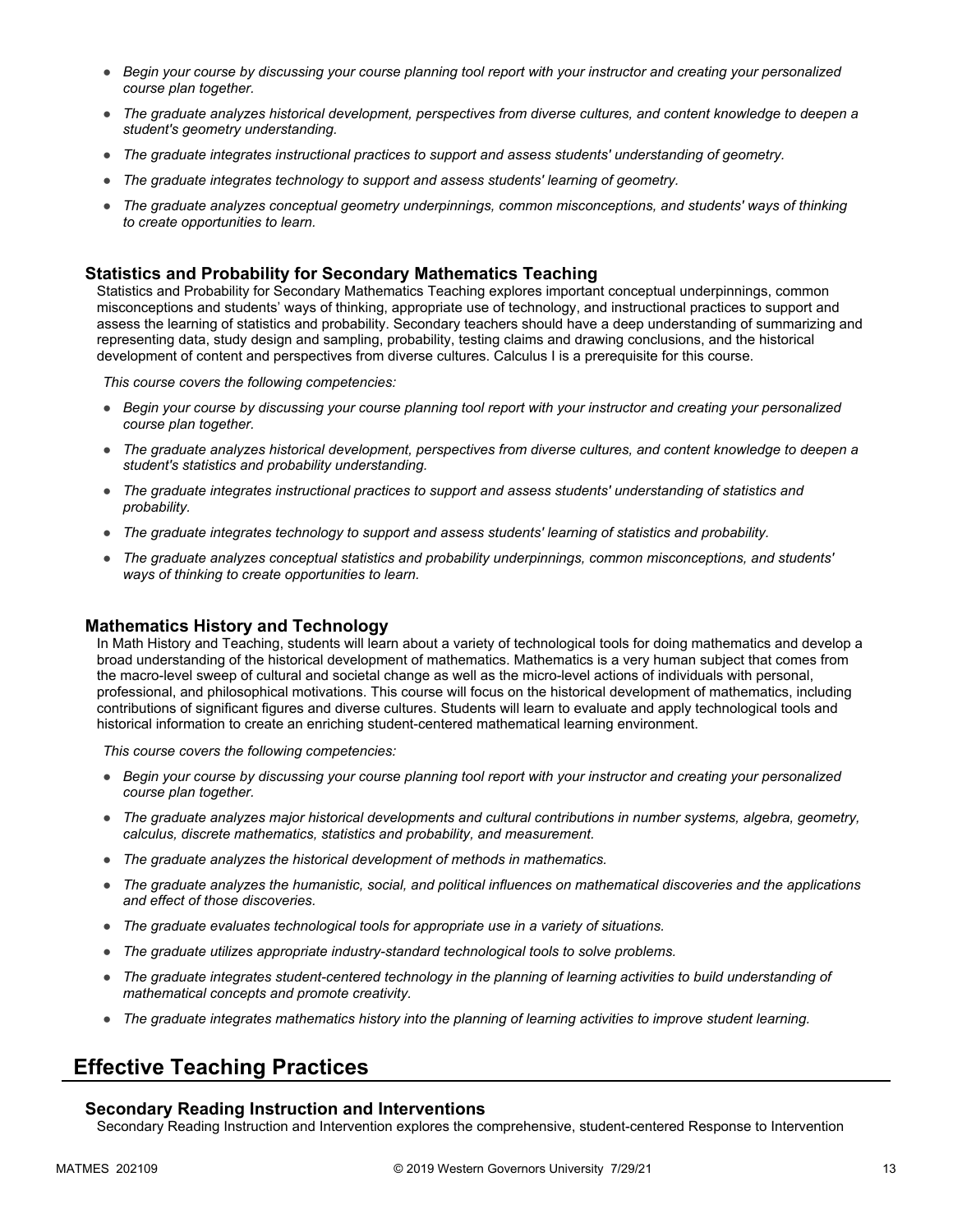(RTI) assessment and intervention model used to identify and address the needs of learners in middle school and high school who struggle with reading comprehension and/or information retention. Course content provides educators with effective strategies designed to scaffold instruction and help learners develop increased skill in the following areas: reading, vocabulary, text structures and genres, and logical reasoning related to the academic disciplines. This course has no prerequisites.

*This course covers the following competencies:*

- *Begin your course by discussing your course planning tool report with your instructor and creating your personalized course plan together.*
- *The graduate explains how the Response to Intervention (RTI) approach identifies, monitors, and differentiates instruction to ensure that struggling readers obtain the appropriate support and interventions to improve academic progress.*
- *The graduate develops effective vocabulary instruction to enhance students' reading comprehension in the content areas.*
- *The graduate integrates knowledge of effective comprehension strategies to help students monitor and improve their own comprehension when reading.*
- *The graduate integrates reading strategies that scaffold instruction for students when reading increasingly complex texts.*
- *The graduate integrates reading assessments to make informed instructional and placement decisions.*

#### **Secondary Disciplinary Literacy**

Secondary Disciplinary Literacy examines teaching strategies designed to help learners in middle and high school improve upon the literacy skills required to read, write, and think critically while engaging content in different academic disciplines. Themes include exploring how language structures, text features, vocabulary, and context influence reading comprehension across the curriculum. Course content highlights strategies and tools designed to help teachers assess the reading comprehension and writing proficiency of learners and provides strategies to support student reading and writing success in all curriculum areas. This course has no prerequisites.

*This course covers the following competencies:*

- *Begin your course by discussing your course planning tool report with your instructor and creating your personalized course plan together.*
- *The graduate distinguishes between the basic strategies used to facilitate comprehension in the content areas and the specialized reading practices needed to comprehend text in a specific discipline.*
- *The graduate integrates discipline-specific literacy instruction to help students understand the text structures, vocabulary, and language knowledge required for specific disciplines.*
- *The graduate plans writing activities that promote understanding of discipline-specific content through the organization, analysis, and synthesis of ideas.*
- *The graduate creates authentic learning tasks and activities that provide students with opportunities to demonstrate discipline specific understandings.*
- *The graduate integrates instructional strategies and materials in disciplinary literacy practices to enhance student understanding within the disciplines.*

### **Pre-Clinical Experiences**

#### **Preclinical Experiences in Mathematics**

Preclinical Experiences in Mathematics provides students the opportunity to observe and participate in a wide range of inclassroom teaching experiences in order to develop the skills and confidence necessary to be an effective teacher. Students will reflect on and document the 75 hours of in-classroom observation and experience in their performance assessments. Prior to entering the classroom for the observations, students will be required to meet several requirements including a cleared background check, passing scores on the state or WGU required basic skills exam and a completed resume.

- *The graduate develops a classroom management plan that integrates best practices for engagement and motivation.*
- The graduate evaluates the theoretical and practical implications of various content knowledge applications, tools of *inquiry, instructional strategies, models and trends in the context of classrooms and schools.*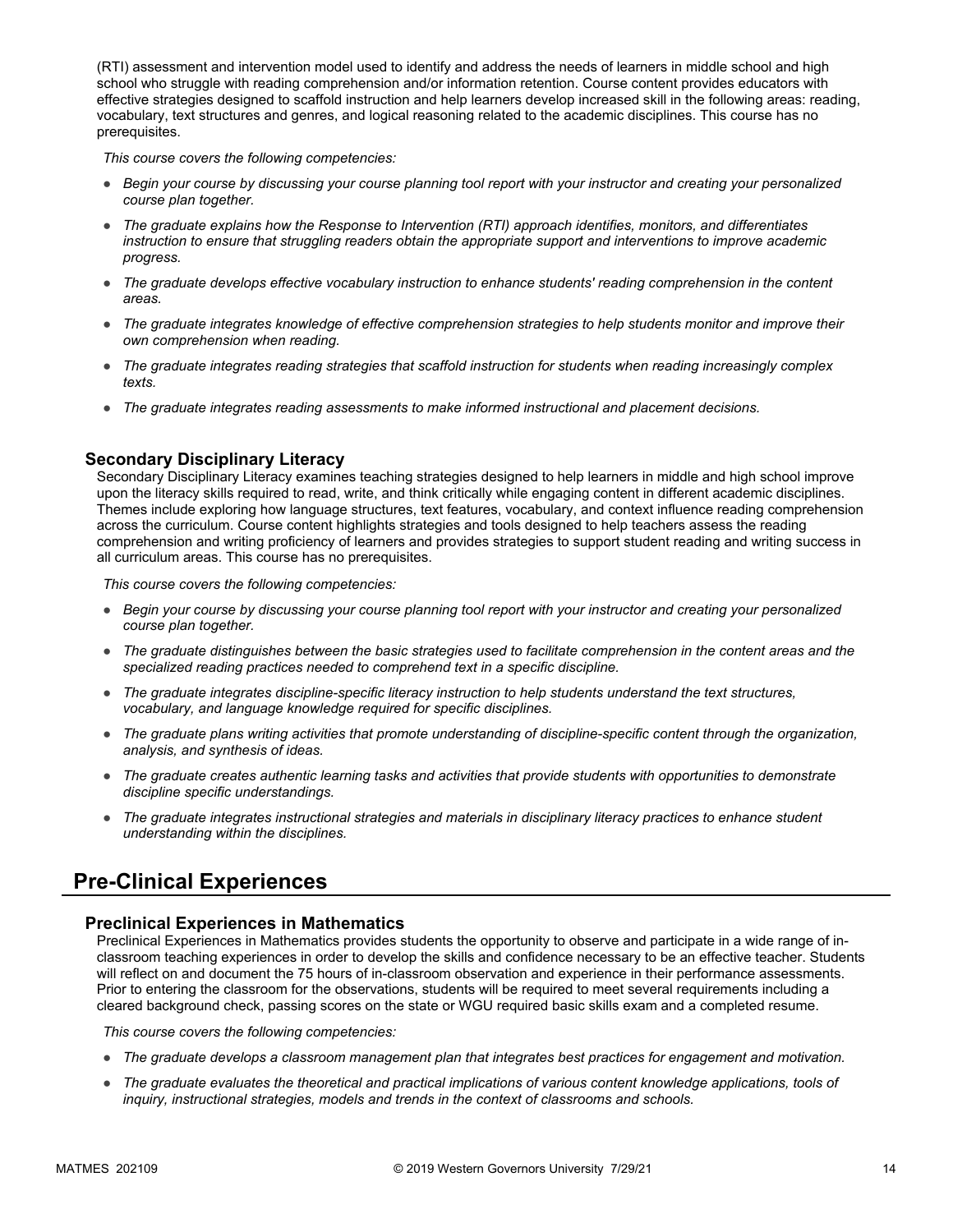- *The graduate collaborates with a mentor teacher in the planning and delivery of instruction in a classroom setting.*
- *The graduate evaluates the theoretical and practical implications of various strategies that are intended to support the use of academic language, metacognition, and communication in classroom contexts.*
- *The graduate evaluates the theoretical and practical applications of various assessment practices as they relate to student learning and instructional design.*
- *The graduate evaluates various applications of technological integration in support of learning for all students.*
- *The graduate evaluates the theoretical, legal, ethical, and practical applications of teaching students with exceptional learning needs.*
- *The graduate evaluates educational observations and experiences connected to professional practices to support the development of appropriate teaching dispositions and a personal teaching philosophy.*

### **Demonstration Teaching**

#### **Supervised Demonstration Teaching in Mathematics, Observations 1 and 2**

Supervised Demonstration Teaching in Mathematics involves a series of classroom performance observations by the host teacher and clinical supervisor that develop comprehensive performance data about the teacher candidate's skills.

*This course covers the following competencies:*

- *The graduate provides developmentally appropriate instruction that supports the cognitive, linguistic, social, emotional, and physical needs of all students.*
- *The graduate establishes a safe and productive learning environment that supports individual learning, collaborations, and positive social interaction.*
- *The graduate integrates effective strategies to manage the resources, students, procedures, and routines of the classroom.*
- *The graduate designs instruction that effectively integrates understanding of subject matter, curriculum goals, crossdisciplinary skills, pedagogy, and students.*
- *The graduate integrates multiple methods of assessment that engage students in their own growth, document student progress, and inform ongoing planning and instruction.*
- *The graduate integrates a variety of instructional strategies that engage students in the learning process and*  encourage deep understanding of content and development of the skills needed to apply knowledge in meaningful *ways.*
- *The graduate integrates effective strategies to manage the delivery of lesson content.*
- *The graduate integrates appropriate central concepts, tools of inquiry, and structures of the discipline to make content accessible and meaningful for all students and to assure mastery.*

#### **Supervised Demonstration Teaching in Mathematics, Observation 3 and Midterm**

Supervised Demonstration Teaching in Mathematics involves a series of classroom performance observations by the host teacher and clinical supervisor that develop comprehensive performance data about the teacher candidate's skills.

- *The graduate provides developmentally appropriate instruction that supports the cognitive, linguistic, social, emotional, and physical needs of all students.*
- *The graduate establishes a safe and productive learning environment that supports individual learning, collaborations, and positive social interaction.*
- *The graduate integrates effective strategies to manage the resources, students, procedures, and routines of the classroom.*
- *The graduate designs instruction that effectively integrates understanding of subject matter, curriculum goals, crossdisciplinary skills, pedagogy, and students.*
- *The graduate integrates multiple methods of assessment that engage students in their own growth, document student progress, and inform ongoing planning and instruction.*
- *The graduate integrates a variety of instructional strategies that engage students in the learning process and*  encourage deep understanding of content and development of the skills needed to apply knowledge in meaningful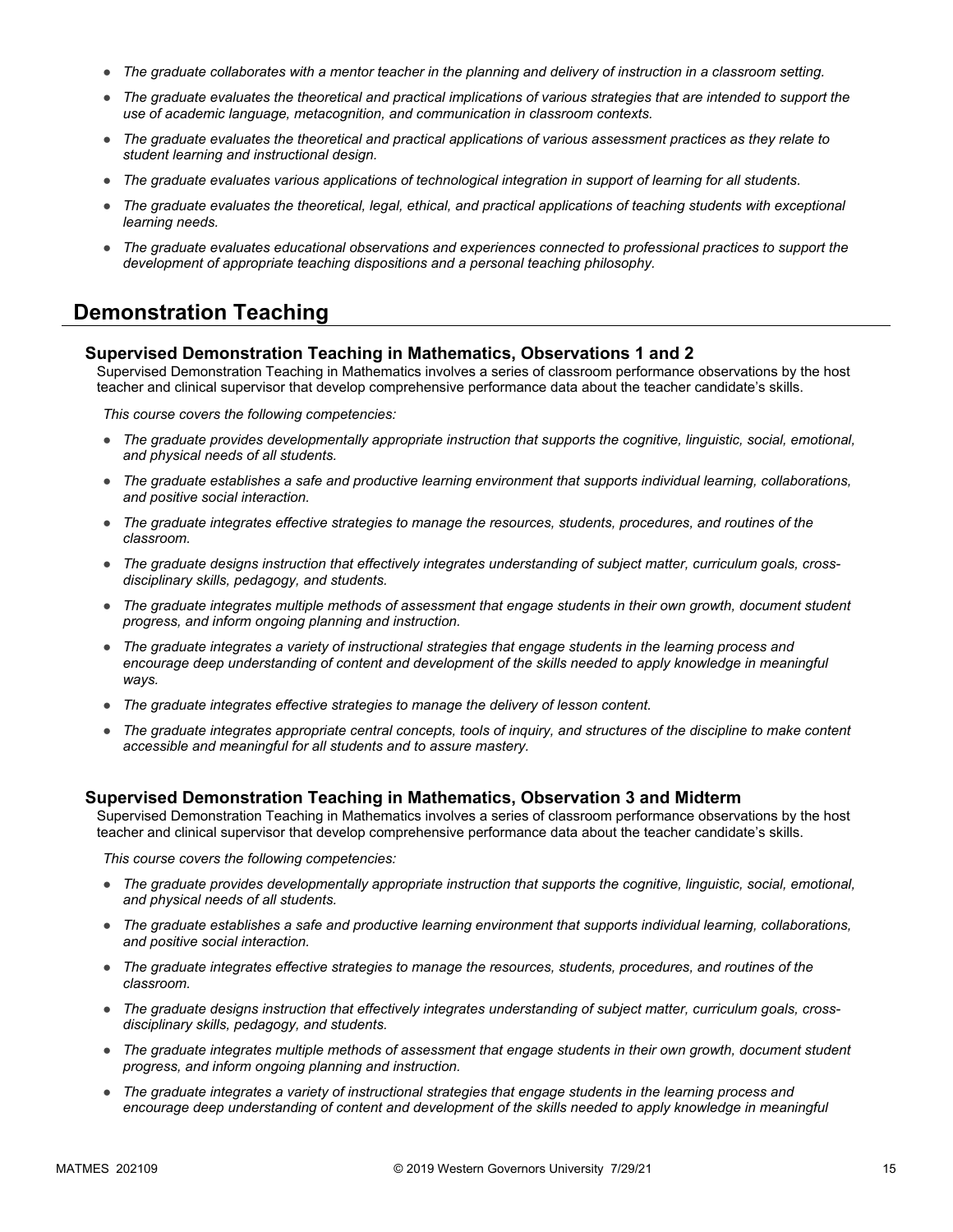*ways.*

- *The graduate integrates effective strategies to manage the delivery of lesson content.*
- *The graduate integrates appropriate central concepts, tools of inquiry, and structures of the discipline to make content accessible and meaningful for all students and to assure mastery.*

#### **Supervised Demonstration Teaching in Mathematics, Observations 4 and 5**

Supervised Demonstration Teaching in Mathematics involves a series of classroom performance observations by the host teacher and clinical supervisor that develop comprehensive performance data about the teacher candidate's skills.

*This course covers the following competencies:*

- *The graduate provides developmentally appropriate instruction that supports the cognitive, linguistic, social, emotional, and physical needs of all students.*
- *The graduate establishes a safe and productive learning environment that supports individual learning, collaborations, and positive social interaction.*
- *The graduate integrates effective strategies to manage the resources, students, procedures, and routines of the classroom.*
- The graduate designs instruction that effectively integrates understanding of subject matter, curriculum goals, cross*disciplinary skills, pedagogy, and students.*
- *The graduate integrates multiple methods of assessment that engage students in their own growth, document student progress, and inform ongoing planning and instruction.*
- *The graduate integrates a variety of instructional strategies that engage students in the learning process and*  encourage deep understanding of content and development of the skills needed to apply knowledge in meaningful *ways.*
- *The graduate integrates effective strategies to manage the delivery of lesson content.*
- *The graduate integrates appropriate central concepts, tools of inquiry, and structures of the discipline to make content accessible and meaningful for all students and to assure mastery.*

#### **Supervised Demonstration Teaching in Mathematics, Observation 6 and Final**

Supervised Demonstration Teaching in Mathematics involves a series of classroom performance observations by the host teacher and clinical supervisor that develop comprehensive performance data about the teacher candidate's skills.

*This course covers the following competencies:*

- *The graduate provides developmentally appropriate instruction that supports the cognitive, linguistic, social, emotional, and physical needs of all students.*
- *The graduate establishes a safe and productive learning environment that supports individual learning, collaborations, and positive social interaction.*
- *The graduate integrates effective strategies to manage the resources, students, procedures, and routines of the classroom.*
- *The graduate designs instruction that effectively integrates understanding of subject matter, curriculum goals, crossdisciplinary skills, pedagogy, and students.*
- *The graduate integrates multiple methods of assessment that engage students in their own growth, document student progress, and inform ongoing planning and instruction.*
- *The graduate integrates a variety of instructional strategies that engage students in the learning process and*  encourage deep understanding of content and development of the skills needed to apply knowledge in meaningful *ways.*
- *The graduate integrates effective strategies to manage the delivery of lesson content.*
- *The graduate integrates appropriate central concepts, tools of inquiry, and structures of the discipline to make content accessible and meaningful for all students and to assure mastery.*

#### **Teacher Performance Assessment in Mathematics Education**

The Teacher Performance Assessment course is a culmination of the wide variety of skills learned during your time in the Teachers College at WGU. In order to be a competent and independent classroom teacher, you will showcase a collection of your content, planning, instructional, and reflective skills.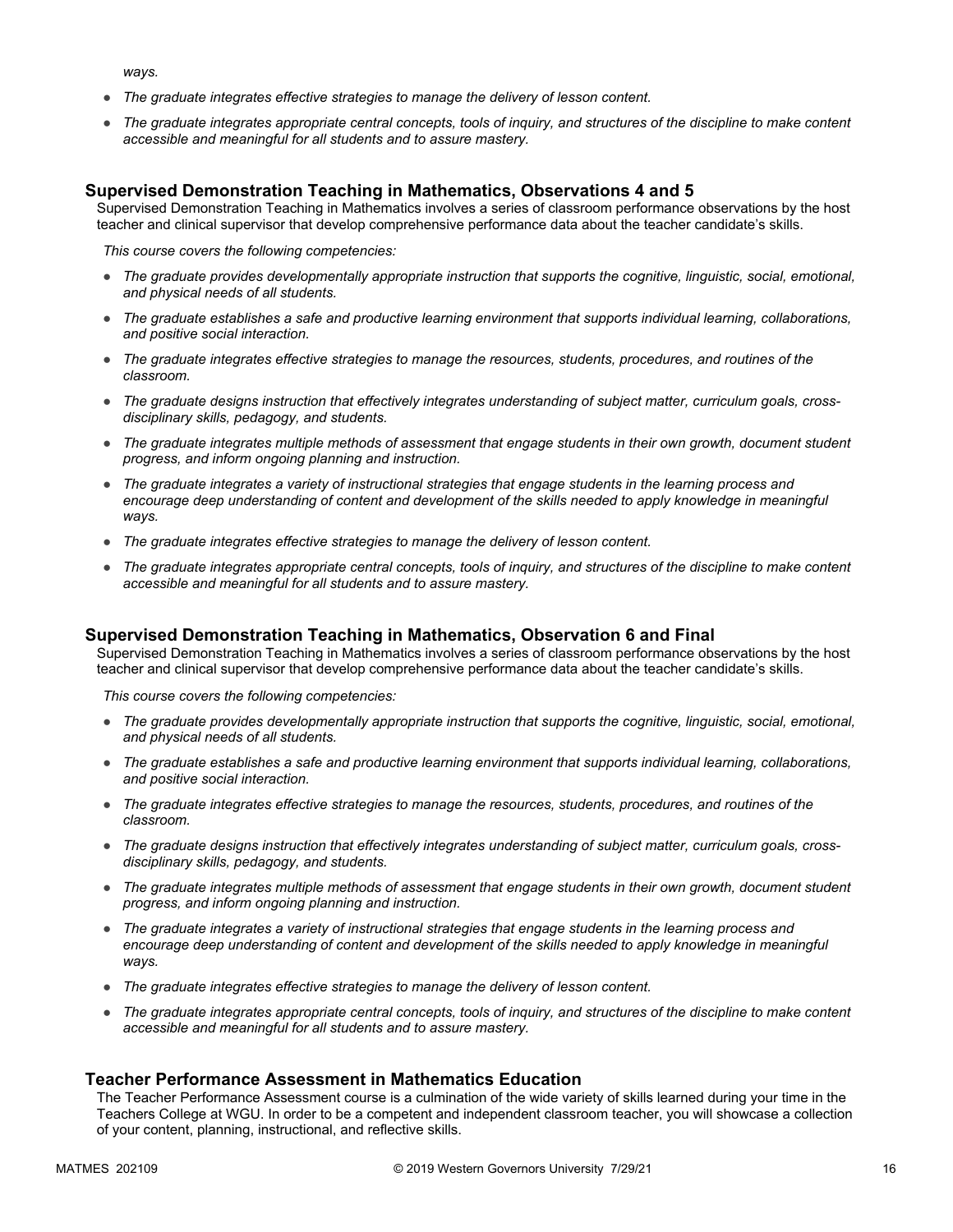*This course covers the following competencies:*

- *The graduate evaluates the teaching context to accommodate student differences to plan for instruction and assessment.*
- *The graduate plans learning environments that support individual learning, collaboration, and positive social interaction.*
- *The graduate plans comprehensive learning segments of instruction and assessment that align with standards and the needs of students.*
- *The graduate applies instructional strategies that promote learning, engage students, and provide differentiated instruction.*
- *The graduate integrates strategies to develop academic language that facilitates effective student participation and engagement in learning.*
- *The graduate utilizes assessment data to profile student learning, communicate information about student progress and achievement, and guide and modify instruction.*
- *The graduate evaluates teaching experiences including the planning and implementing of curriculum and instruction through ongoing reflection.*

#### **Professional Portfolio**

Professional Portfolio requires candidates to create an online teaching portfolio that demonstrates professional beliefs, growth, and effective teaching practices from the Demonstration Teaching experience. The portfolio includes reflective essays (educational beliefs, professional growth, and collaboration with stakeholders) and professional artifacts (resume and artifacts with commentary on academic language, systems of student support, education technology, and professional communication with families) developed and acquired during Demonstration Teaching.

*This course covers the following competencies:*

- *The graduate recommends improvements for instruction and professional practice through personal reflection.*
- *The graduate integrates technology into classroom learning experiences to enhance student learning and monitor academic progress.*
- *The graduate demonstrates ethical responsibilities and appropriate teaching dispositions, including those outlined in the Western Governors University Teachers College Code of Ethics.*
- *The graduate recommends strategies that support the development of academic language for all students.*
- *The graduate integrates a variety of strategies and resources to differentiate instruction and meet the needs of diverse learners.*
- *The graduate develops appropriate plans for professional growth in subject matter knowledge and pedagogical skills, including habits and skills of continual inquiry and learning.*

#### **Cohort Seminar**

Cohort Seminar provides mentoring and supports teacher candidates during their demonstration teaching period by providing weekly collaboration and instruction related to the demonstration teaching experience. It facilitates their demonstration of competence in becoming reflective practitioners, adhering to ethical standards, practicing inclusion in a diverse classroom, exploring community resources, building collegial and collaborative relationships with teachers, and considering leadership and supervisory skills.

- *The graduate demonstrates the ability to positively impact student learning through work samples, student artifacts, assessment results, and reflection.*
- *The graduate recommends improvements for instruction and professional practice through personal reflection.*
- *The graduate demonstrates ethical responsibilities and appropriate teaching dispositions, including those outlined in the Western Governors University Teachers College Code of Ethics.*
- *The graduate recommends strategies for effectively collaborating with colleagues, parents, and community professionals to support student development, learning, and well being.*
- *The graduate selects community resources that support students' non-instructional needs in and out of the classroom.*
- *The graduate recommends strategies that support the development of academic language for all students.*
- *The graduate integrates a variety of strategies and resources to differentiate instruction and meet the needs of diverse*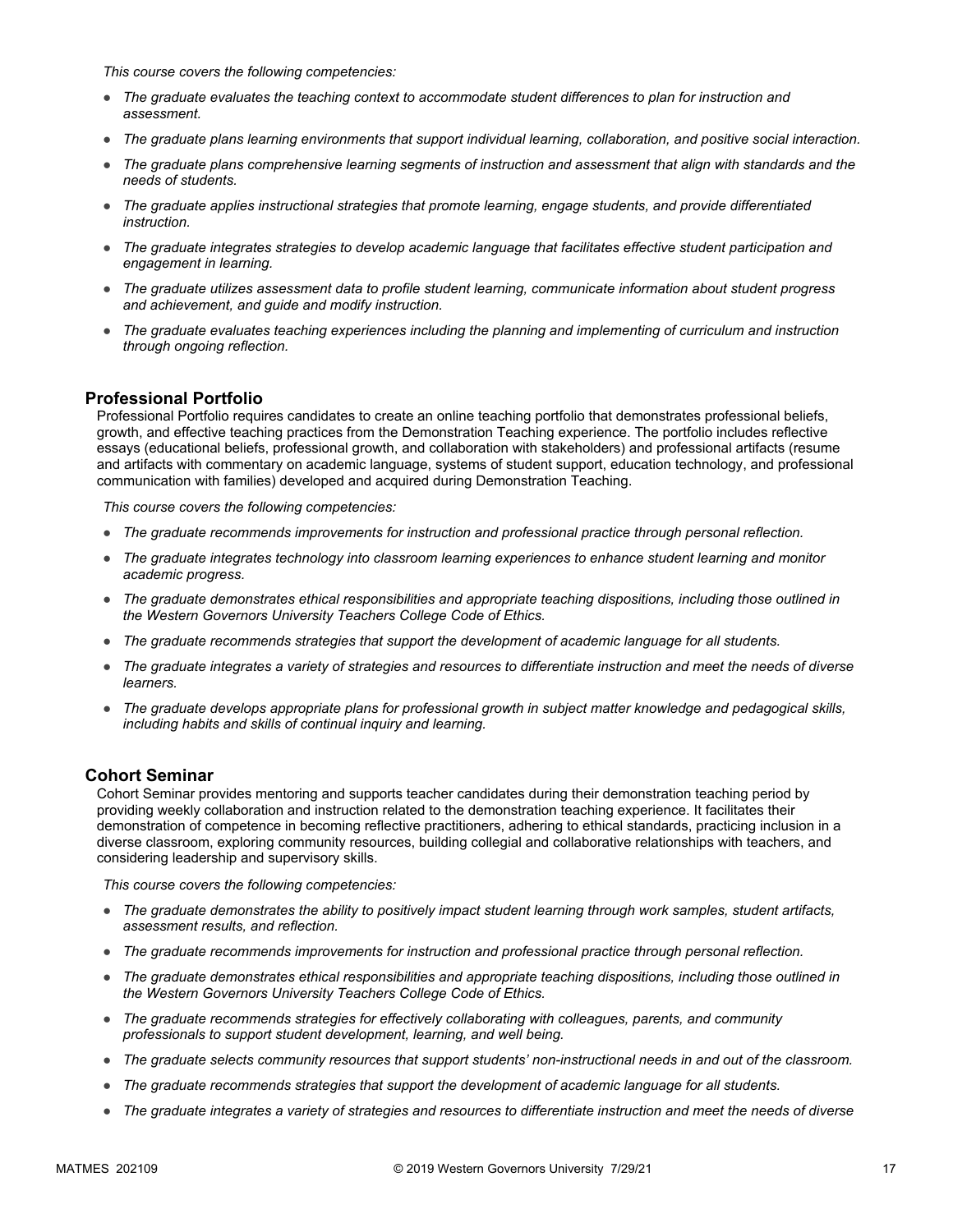*learners.*

- *The graduate recommends effective strategies to maintain high levels of student engagement.*
- *The graduate recommends best practices for classroom management, effective transitions, and pacing to maximize instructional time.*
- *The graduate develops appropriate plans for professional growth in subject matter knowledge and pedagogical skills, including habits and skills of continual inquiry and learning.*